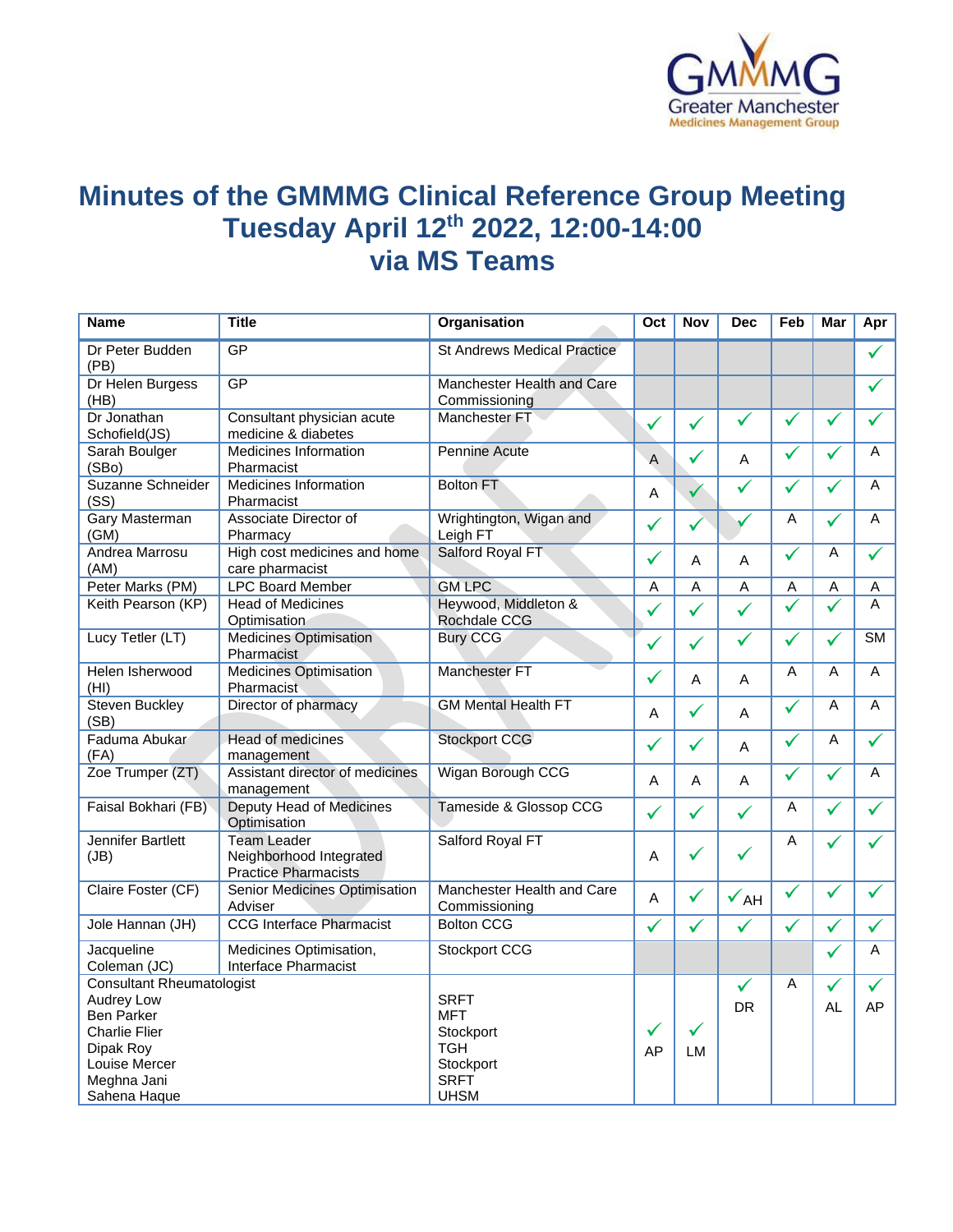

| Anindita Paul                   |                                                              | <b>Bolton</b> |   |                |   |   |   |   |
|---------------------------------|--------------------------------------------------------------|---------------|---|----------------|---|---|---|---|
| Lizzie Okpara (LO)              | <b>Lead Pharmacist Medicines</b><br>Management               | <b>RDTC</b>   | A | $\overline{A}$ | M |   |   | A |
| Dan Newsome<br>(DN)             | <b>Principal Pharmacist</b>                                  | <b>RDTC</b>   | ✔ | ✔              |   |   | Α |   |
| Nancy Kane (NK)                 | Senior medical information<br>scientist                      | <b>RDTC</b>   |   | √              | A | A | A |   |
| Conor McCahill<br>(CM)          | Senior Pharmacist                                            | <b>RDTC</b>   | A | A              | v |   |   |   |
| Andrew White (AW)               | <b>Head of Medicines</b><br>Optimisation                     | <b>JCT</b>    | A | ✔              |   |   |   |   |
| <b>Andrew Martin</b><br>(AMart) | <b>Strategic Medicines</b><br><b>Optimisation Pharmacist</b> | <b>JCT</b>    | ✔ | v              |   |   |   |   |
| Karina Osowska<br>(KO)          | <b>Medicines Optimisation</b><br>Pharmacist                  | <b>JCT</b>    | A | ✔              | A |   | A | A |
|                                 |                                                              |               |   |                |   |   |   |   |

|     | <b>1. General Business</b>                                                                                                                                                                    |
|-----|-----------------------------------------------------------------------------------------------------------------------------------------------------------------------------------------------|
| 1.1 | <b>Welcome and apologies</b>                                                                                                                                                                  |
|     | The chair welcomed the group and noted apologies as above.                                                                                                                                    |
|     |                                                                                                                                                                                               |
|     | Peter Budden (PB), Helen Burgess (HB) joined the group for the first time.                                                                                                                    |
| 1.2 | <b>Declarations of interest</b>                                                                                                                                                               |
|     | Previously declared where relevant. No new declarations of interest were submitted.                                                                                                           |
| 1.3 | <b>Draft March 2022 CRG Minutes</b>                                                                                                                                                           |
|     | The March 2022 CRG Minutes were accepted.                                                                                                                                                     |
|     |                                                                                                                                                                                               |
| 1.4 | <b>Action log review</b>                                                                                                                                                                      |
|     | Most items had no updates, the action owners will be approached for updates.                                                                                                                  |
|     |                                                                                                                                                                                               |
|     | 122101-Sitagliptin patent expiry                                                                                                                                                              |
|     | It was suggested a paper is produced for May 2022 CRG meeting, with the intention of discussing<br>a plan for the pending patent expiry.                                                      |
| 1.5 | <b>Update from March 2022 MGSG meeting</b>                                                                                                                                                    |
|     | CRG was updated that MGSG has now been stood down, as it will be merged with GMMMG to                                                                                                         |
|     | form a Medicines Optimisation Committee which will act as an interim group prior to the formation                                                                                             |
|     | of the Medicines Board. The IPMO groups and CRG will now report directly to the new group.<br>There are still some ongoing considerations of the particulars of this group and the processes. |
|     | 2.0 Matters arising                                                                                                                                                                           |
|     |                                                                                                                                                                                               |
| 2.1 | <b>CRG Consultation Feb 2022</b>                                                                                                                                                              |
|     | 1. Modafinil 100mg and 200mg tablets for excessive sleepiness associated with<br>narcolepsy with or without cataplexy and Parkinson's disease                                                 |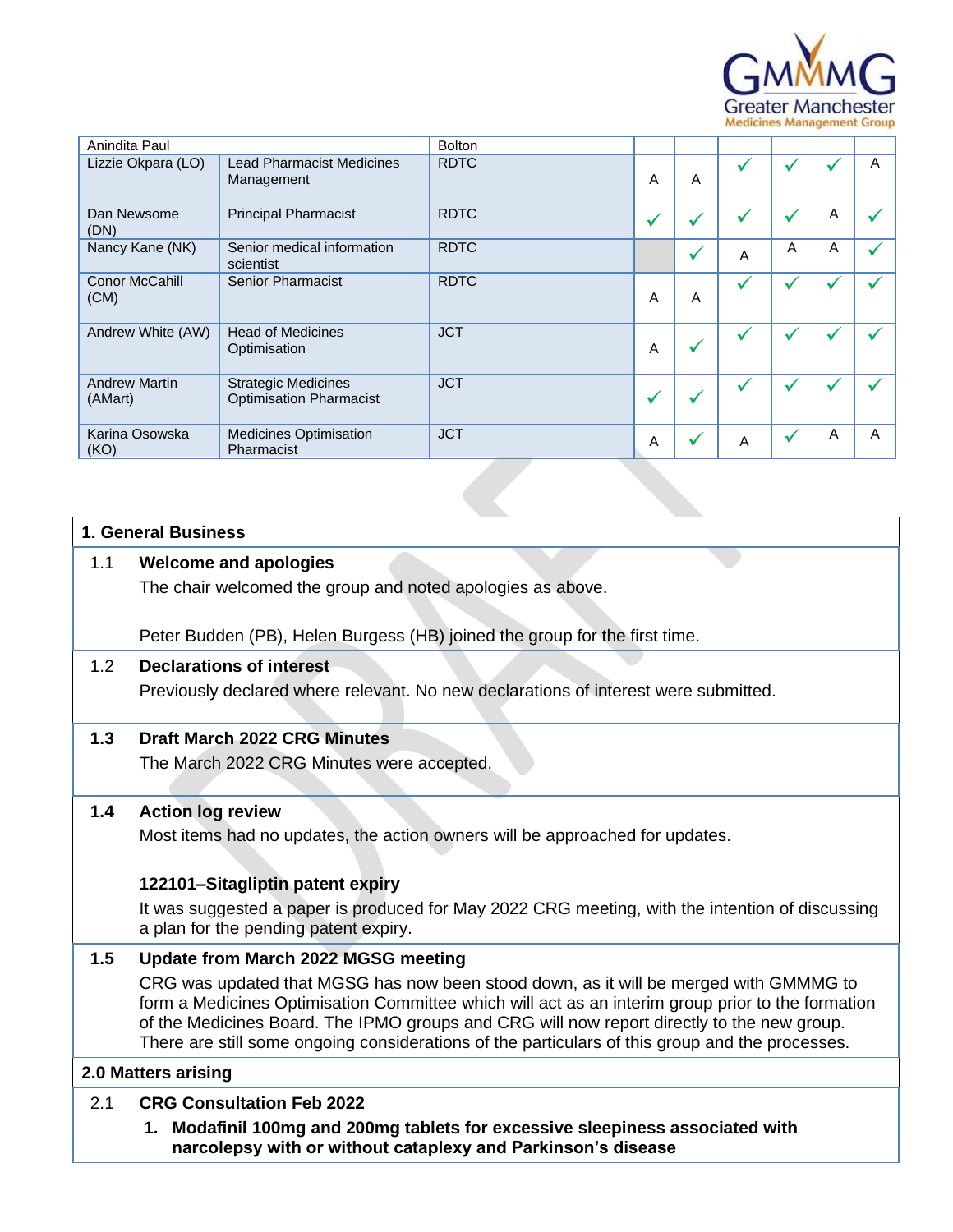

At the February meeting it was decided that based on monitoring requirements (specifically, that modafinil has *patient* monitoring rather than *drug* monitoring) that a move to green + specialist initiation would be appropriate, and make it easier for patients to receive long-term medication. Consultation feedback requested that this is maintained as a shared care medicine based on monitoring requirements.

It was highlighted that patients with conditions such as narcolepsy do not typically get discharged from neurology, and so contacting the specialist would not bring the same concerns (with the referral process) as usual. It was agreed that an information leaflet would be useful in this case.

The difference between a safety consideration (and need for shared care protocol) compared to commissioning implication for funding and time was highlighted, and it was agreed, in particular by the primary care clinicians present, that as there were no safety concerns it therefore does not meet criteria for shared care protocol and should remain for green (specialist initiation).

**Decision**: Keep as green (specialist initiation)

**2. Dacepton® (apomorphine): 10mg/mL [30mg/3mL] solution for injection and 5mg/mL [100mg/20mL] solution for infusion for motor fluctuations ("on-off" phenomena) in patients with Parkinson's disease**

It was highlighted that considerations around home care are not relevant at this point as it has been considered already, and the process of adding into the existing shared care protocol is underway.

## **3. Bempedoic acid used as per NICE TA694**

The comments regarding the potential alternative RAG status (currently proposed as green with specialist advice) were discussed. The smaller cohort for bempedoic acid (as opposed to inclisiran) and the absence of special monitoring requirements were noted, and that green (specialist advice) fits in with this. It was noted that national guidance has both inclisiran and bempedoic acid as requiring specialist advice before initiation. It was highlighted there is a lack of long-term cardiovascular outcome trial data and so green (i.e., without specialist input) would not be appropriate.

It was noted that the regional lipid clinics will not have capacity to initiate all patients who required bempedoic acid, and so the use of advice and guidance processes will allow them to be started in primary care but retain specialist input.

Some patients are statin intolerant and that improving access to bempedoic acid may help ensure appropriate treatment, though also noted that some of those who are intolerant manage to tolerate statins with an appropriate trial under a lipid clinic.

**Decision**: Keep as green (specialist advice)

## **4. TA749: Liraglutide for managing obesity in people aged 12 to 17 years (terminated appraisal)**

One comment queried the proposed paediatric DNP status as there is a possible desire to use in tertiary paediatric obesity clinics due to there being no negative NICE opinion. However, the NICE appraisal was terminated due to the licence holder 'considering that there is not enough evidence to provide an evidence submission', and in light of this CRG did not think it appropriate to make liraglutide routinely available for this patient group. However, if there is a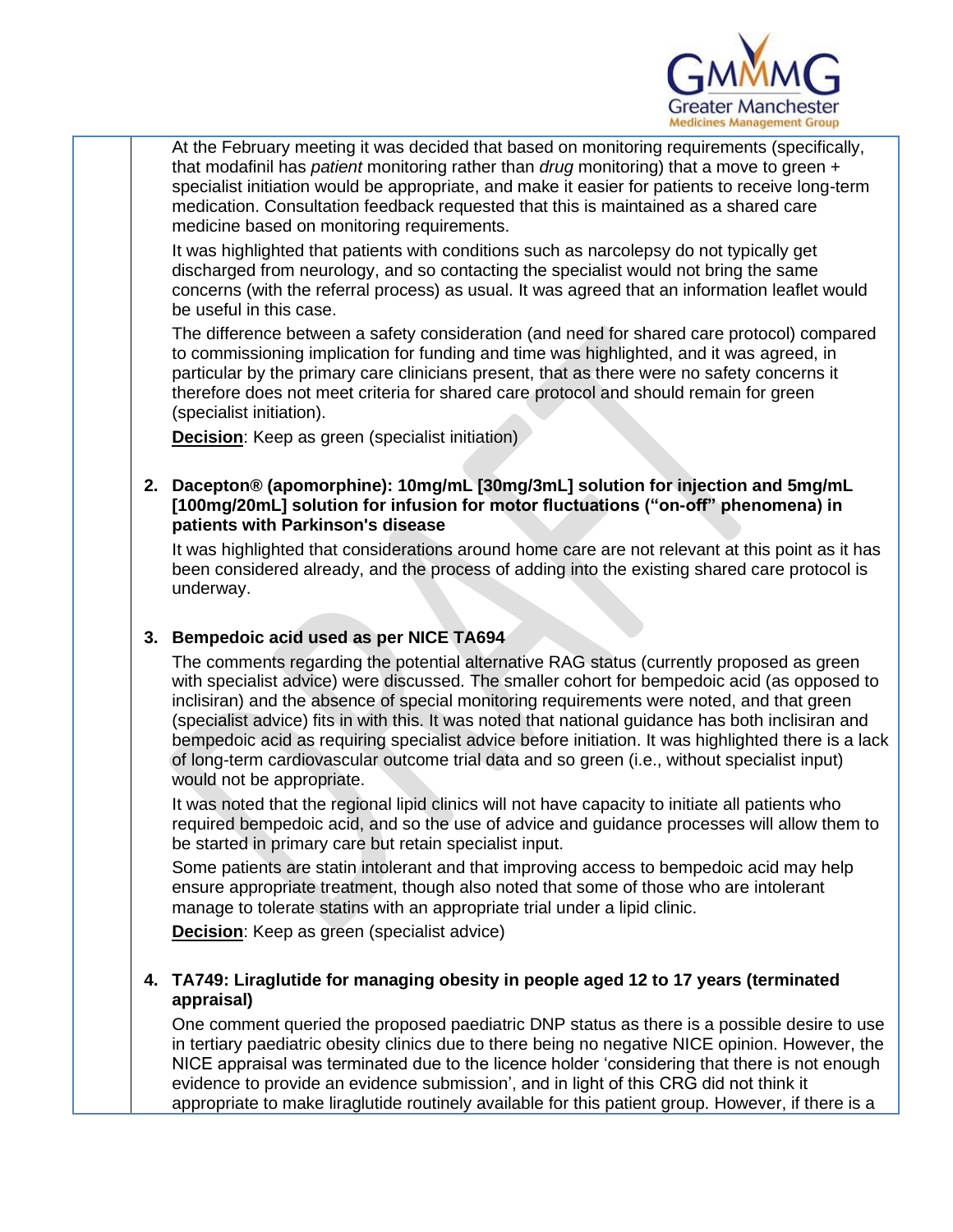

patient group for who this may be beneficial, the clinician(s) involved are invited to make a formulary application. **5. TA599: Sodium zirconium cyclosilicate for treating hyperkalaemia (update)** The group heard that the RAG review process is still underway. *No other items were discussed, and no comments were received for other items.* **Action**: RDTC to submit actions to GMMMG for approval. **3.0 Formulary and RAG 3.1 Formulary Amendments March 2022** CRG approved the formulary amendments to open for consultation and noted the following: **1. TA773: Empagliflozin for treating chronic heart failure with reduced ejection fraction** CRG in agreement to amend formulary as suggested (Add to chapter 2 as a Green Specialist Advice, with a link to TA773). This item was also discussed as AOB; see AOB (2). 2. **NG91 Otitis media (acute): antimicrobial prescribing**  It was suggested that a formulary addition of phenazone with lidocaine eardrops (i.e., in line with NG91) may help prevent inappropriate antibiotic use for ear infections, though noted that an addition would give no direction on when to use. It was suggested inclusion within the regional guidance would be helpful, which would fall under the remit of the antimicrobial stewardship group. **Decision: Add phenazone + lidocaine eardrops to the formulary (as green), and ask antimicrobial stewardship group for incorporation into new antimicrobial guidelines. 3. NG17: Type 1 diabetes in adults: diagnosis and management,** and **NG18: Diabetes (type 1 and type 2) in children and young people: diagnosis and management** These items were discussed in tandem as there were similar recommendations regarding flash and continuous glucose monitoring. It was noted that both items come with a substantial cost impact, though may improve equality of access (compared to IFRs) It was noted that the current Greater Manchester guidance on flash glucose monitoring is now under review as will need to take these updates into account. It was suggested we discuss this properly, perhaps at the May 2022 CRG meeting. It was noted this also comes under EUR policy (for continuous glucose monitoring), and it was suggested this review could also take place in collaboration with the SCN.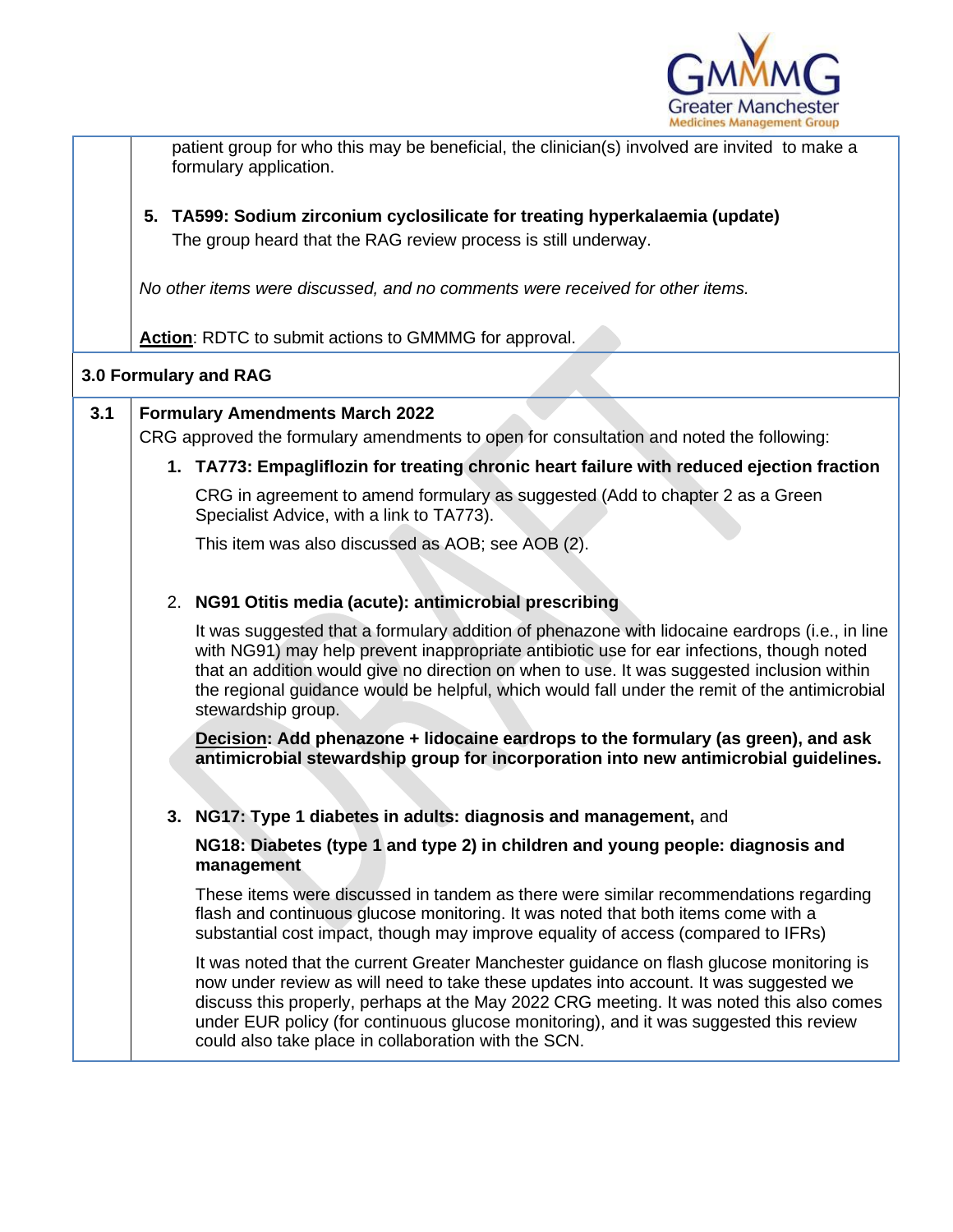

|     | Due to costs and requirements for a trial of flash glucose monitoring (before moving to<br>continuous), it was suggested that a treatment pathway and monitoring of use would be<br>helpful.                                                                                                                                                                                                                                                                                                                                                                                   |
|-----|--------------------------------------------------------------------------------------------------------------------------------------------------------------------------------------------------------------------------------------------------------------------------------------------------------------------------------------------------------------------------------------------------------------------------------------------------------------------------------------------------------------------------------------------------------------------------------|
|     | Action: RDTC / JCT to reach out to SCN and EUR to coordinate next steps.                                                                                                                                                                                                                                                                                                                                                                                                                                                                                                       |
|     | <b>Decision:</b> Discuss at May or June 2022 CRG meeting. (It was noted that as this comes<br>from a guideline and not a TA there is not mandatory access timescale but that patient<br>pressure on clinicians necessitates a timely response.)                                                                                                                                                                                                                                                                                                                                |
|     | <b>Action:</b> RDTC to open formulary amendments for GMMMG consultation                                                                                                                                                                                                                                                                                                                                                                                                                                                                                                        |
| 3.2 | DOAC choice for AF (National procurement exercise)                                                                                                                                                                                                                                                                                                                                                                                                                                                                                                                             |
|     | It was explained that there is an ongoing task to look at the national procurement changes for<br>DOACs (that is, that NHS England recommends edoxaban as a first-line choice for AF, where in<br>line with criteria in relevant TAs), and whether CRG is happy to recommend edoxaban as the first-<br>line DOAC for eligible patients for the GM area. It was also asked if we are considering switches<br>from other DOACs, as GM is relatively low in use of edoxaban, and it was suggested that other<br>areas (such as Cheshire and Merseyside) are pursuing this course. |
|     | The group reviewed documents from the RDTC and Cheshire and Merseyside, and agreed they<br>were useful. The current intention is for RDTC documents to be produced (using their processes,<br>rather than the GMMMG processes) which can then be used within the GM area to inform practice.<br>The group were broadly happy with this with the aim of avoiding a further delay.                                                                                                                                                                                               |
|     | A GM-wide position statement on DOAC choice was proposed and it was agreed it would be<br>helpful to inform clinical practice. The intention would be to support edoxaban as the first-line agent<br>if suitable in individual cases, in line with NHS England guidance. There was less agreement<br>regarding switching currently stable patients from other DOACs to edoxaban, though a suggestion<br>that unstable patients may be suitable for changes in some cases.                                                                                                      |
|     | The relatively low prescribing rates of edoxaban (and high rates of apixaban prescribing) in the<br>Greater Manchester area were highlighted and that the work required to meet the IIF thresholds<br>may be too great for the available reward, and some PCNs may decline to pursue this indicator.                                                                                                                                                                                                                                                                           |
|     | Group members (and colleagues within the NHS) are encouraged to send feedback regarding the<br>RDTC documentation to the GMMMG enquiries email address. (nuth.enquiries.gmmmg@nhs.net)                                                                                                                                                                                                                                                                                                                                                                                         |
|     | Action: Feedback to be passed to RDTC (via nuth.enquiries.gmmmg@nhs.net) on documents in<br>development for DOACs.                                                                                                                                                                                                                                                                                                                                                                                                                                                             |
| 3.3 | RAG review: antimuscarinics for hypersalivation                                                                                                                                                                                                                                                                                                                                                                                                                                                                                                                                |
|     | PB chaired this item as AW had to step away briefly.                                                                                                                                                                                                                                                                                                                                                                                                                                                                                                                           |
|     | It was explained that this was initially a GM pathway request, however it did not seem appropriate<br>to progress it as one as it did not affect primary care, as these requests all go through a speech<br>and language therapist (SLT) in secondary care with specialist input.                                                                                                                                                                                                                                                                                              |
|     | This request is for green (specialist initiation) RAG status for hyoscine hydrobromide 150mg and<br>300mg tablets (Joy-rides® and Kwells®, off-label), hyoscine 1.5mg/72hrs transdermal patch (off-<br>label) and atropine 1% eye drops administered orally (unlicensed).                                                                                                                                                                                                                                                                                                      |
|     | Whilst these items are already used, there is often querying with medicines optimisation team, and<br>unclear place in therapy.                                                                                                                                                                                                                                                                                                                                                                                                                                                |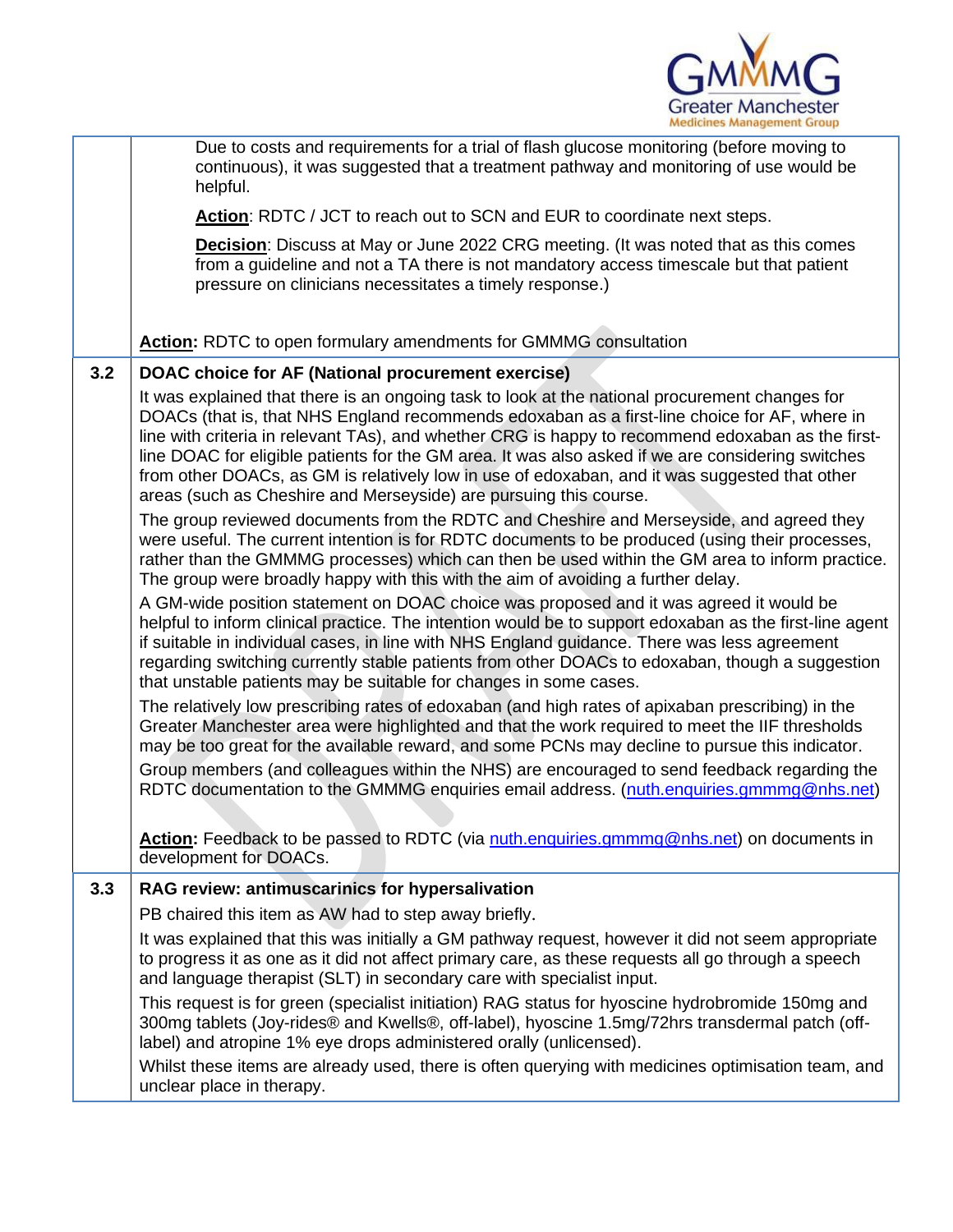

|     | Cost was clarified during discussion, and 10mL of atropine eye drops are listed in the drug tariff as<br>$\sim$ £193 per bottle, which is an increase of £22 in the month since this application was submitted. It<br>was also suggested that minims atropine eye drops could be considered if cheaper. There are also<br>possible cost considerations with glycopyrronium formulation choice (though not considered here.<br>It was also suggested that there may be a cross-over with palliative care teams, and that may<br>explain why the prescribing of some of the more costly options (i.e., glycopyrronium) are higher.<br>Action: RDTC to feedback to the pathway authors, and request the agents be placed in a simple<br>treatment algorithm to provide assurance that the more cost-effective agents are used where<br>possible |
|-----|----------------------------------------------------------------------------------------------------------------------------------------------------------------------------------------------------------------------------------------------------------------------------------------------------------------------------------------------------------------------------------------------------------------------------------------------------------------------------------------------------------------------------------------------------------------------------------------------------------------------------------------------------------------------------------------------------------------------------------------------------------------------------------------------------------------------------------------------|
| 3.4 | DNP assessment: simple eye ointment                                                                                                                                                                                                                                                                                                                                                                                                                                                                                                                                                                                                                                                                                                                                                                                                          |
|     | This proposal is for DNP status (Criterion 2: Cost-effectiveness) for simple eye ointment. There is a<br>marked increase in cost when compared to other ophthalmic lubricants, and it was noted that when<br>requests come through for nocturnal eye ointment, they rarely contain a brand recommendation.<br>No advantage to the use of simple eye ointment as opposed to other products, and group broadly<br>in agreement for DNP status.                                                                                                                                                                                                                                                                                                                                                                                                 |
|     | GM spends a total of £226k on prescribing of these items per year, of which, over £180k could be<br>saved if a full switch was implemented.                                                                                                                                                                                                                                                                                                                                                                                                                                                                                                                                                                                                                                                                                                  |
|     | Action: RDTC to open for consultation for DNP status                                                                                                                                                                                                                                                                                                                                                                                                                                                                                                                                                                                                                                                                                                                                                                                         |
| 3.5 | Update to formulary respiratory chapter to reflect asthma pathway                                                                                                                                                                                                                                                                                                                                                                                                                                                                                                                                                                                                                                                                                                                                                                            |
|     | The formulary chapter for respiratory drugs was updated, removing products not in asthma or<br>COPD guidelines and favouring those with a lower carbon profile and/or price, and is pending<br>approval by DoCs and DoFs.                                                                                                                                                                                                                                                                                                                                                                                                                                                                                                                                                                                                                    |
|     | It was highlighted that there are dry powder inhalers (DPIs) that are not on the pathway, but have<br>favourable carbon profiles, and that some CCGs may have high prescribing rates for these and so<br>good compliance in terms of carbon footprint. It was clarified there would still be expected to be<br>compliance over time with the formulary with this update, though noted it may take some time for<br>practice to change. AMart noted that there will be assurance monitoring of prescribing in this area<br>which will allow for ongoing monitoring by this group.                                                                                                                                                                                                                                                             |
|     | Action: Await outcome of DoCs & DoFs decision. Formulary to be updated as a technical update if<br>the pathway is approved.                                                                                                                                                                                                                                                                                                                                                                                                                                                                                                                                                                                                                                                                                                                  |
| 3.6 | Formulary application: goserelin and leuprorelin for male breast cancer                                                                                                                                                                                                                                                                                                                                                                                                                                                                                                                                                                                                                                                                                                                                                                      |
|     | Note that this agenda item was jointly discussed with item 5.1 (the draft SCP for goserelin and<br>leuprorelin for Male Breast Cancer)                                                                                                                                                                                                                                                                                                                                                                                                                                                                                                                                                                                                                                                                                                       |
|     | It was explained there is a patient safety concern due to the out of date SCP, which is specific to<br>female patients. The request has come from The Christie to update the SCP into the new template<br>and to add treatment for male breast cancer to the document. This raised an issue of equality<br>which could be resolved with the proposed update. Male patients currently have to collect these<br>medicines from hospital, whereas female patients can access from their GP under a SCP. It is<br>estimated this will affect six (6) patients per year and was noted that the monitoring is the same as<br>for female patients. Language choice (i.e., male & female, men & women, or patients) was                                                                                                                              |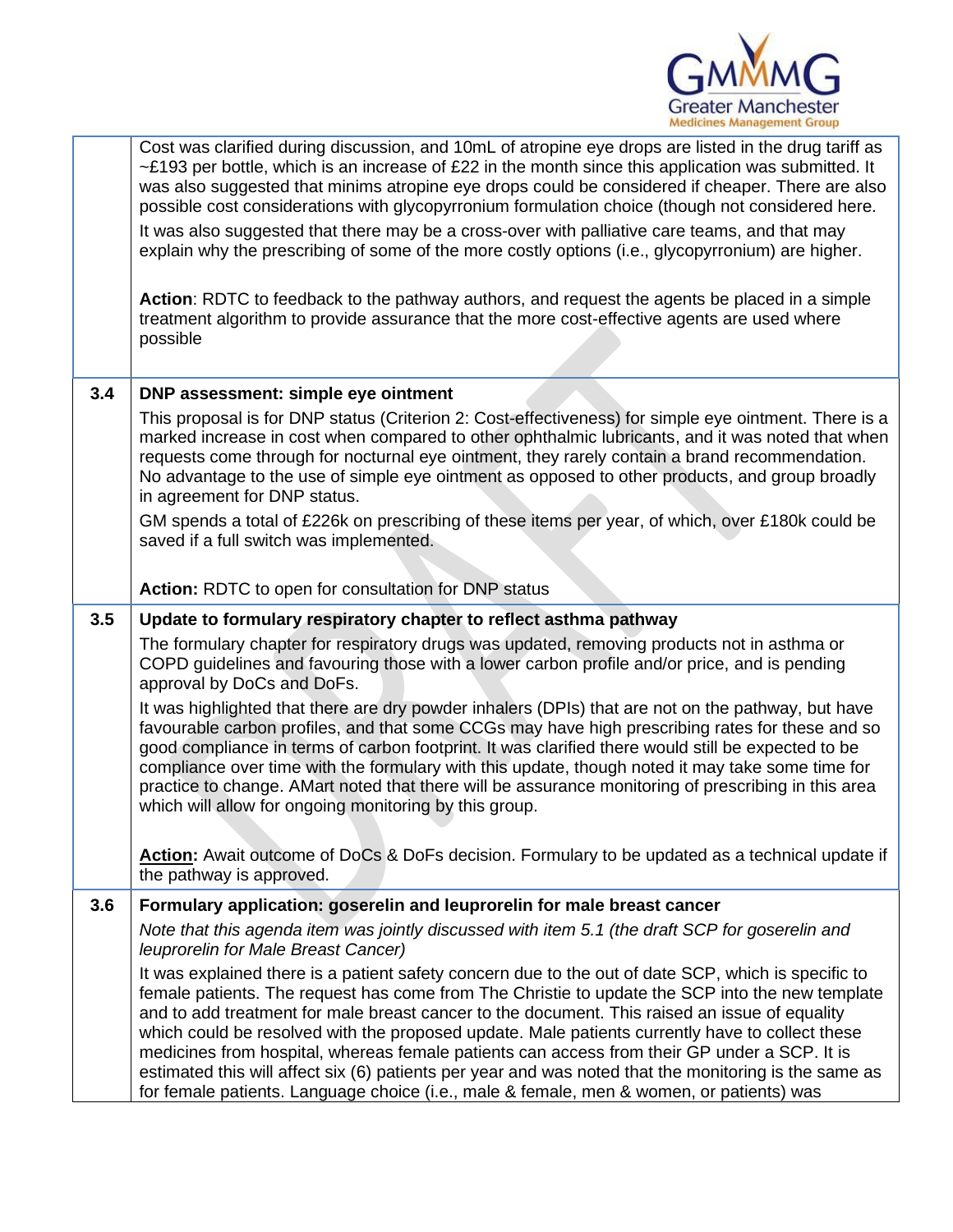

|     | Action: Ostenil ® Plus was not approved for consultation on the basis of lack of evidence of<br>efficacy. (Maintains current DNP status, criterion 1.)                                                                                                                                                                                                                                                                                                                                                                                                                                                                                                                                                                                                                                                                                             |
|-----|----------------------------------------------------------------------------------------------------------------------------------------------------------------------------------------------------------------------------------------------------------------------------------------------------------------------------------------------------------------------------------------------------------------------------------------------------------------------------------------------------------------------------------------------------------------------------------------------------------------------------------------------------------------------------------------------------------------------------------------------------------------------------------------------------------------------------------------------------|
|     | CRG was reminded that the decision should be on the evidence presented in the application and<br>presented as part of the review process, and on that basis a decision was made to not approve<br>Ostenil <sup>®</sup> Plus.                                                                                                                                                                                                                                                                                                                                                                                                                                                                                                                                                                                                                       |
|     | It was noted that this is a historical Salford Royal Hospital use, with the orthopaedic directorate<br>funding the treatment from a departmental budget as this is not approved locally, either. It was<br>highlighted this may be an EUR policy concern which also states to not routinely prescribe for this<br>indication. A potential conflict of interest in the application (the drug company funds certain<br>activities for the principle author) was noted.                                                                                                                                                                                                                                                                                                                                                                               |
|     | The cost-comparison for this item (compared to corticosteroid injection) was difficult to assess as<br>there are no direct cost-comparison studies.                                                                                                                                                                                                                                                                                                                                                                                                                                                                                                                                                                                                                                                                                                |
|     | The evidence that was submitted in support of this application was reviewed and was found to be<br>of relatively poor methodological quality. Some of these studies may support viscosupplementation<br>as a <i>practice</i> , but it isn't clear how they support the use of hyaluronic acid (generic or branded). As<br>such it is difficult to state whether they support moving away from a DNP status for this item. A<br>literature search revealed no clear link between intra-articular corticosteroid injections and an<br>increased risk of COVID-19 infection. The group broadly agreed, though there was some<br>discussion on whether expert opinion (i.e., the applicant) should be taken into account. It was<br>noted that to overturn an existing DNP and NICE "Do Not Do" statement the evidence should be of<br>a high quality. |
|     | indication under criterion 1. (Criterion 1: Products of low clinical effectiveness, where there is a lack<br>of robust evidence of clinical effectiveness or there are significant safety concerns.) Additionally,<br>this is a NICE 'do not do' (NICE CG177).                                                                                                                                                                                                                                                                                                                                                                                                                                                                                                                                                                                     |
| 3.7 | Formulary application: Ostenil plus (hyaluronic acid 2%)<br>This product (generic hyaluronic acid 2%) is currently listed within the formulary as a DNP for this                                                                                                                                                                                                                                                                                                                                                                                                                                                                                                                                                                                                                                                                                   |
|     | Action: RDTC to amend the language as above, and open the updated SCP for consultation                                                                                                                                                                                                                                                                                                                                                                                                                                                                                                                                                                                                                                                                                                                                                             |
|     | It was highlighted to CRG that this merging of drugs (i.e., SCP based on <i>indication</i> ) goes against<br>some RMOC principles which state SCP should be "drug specific". It was also noted that this<br>request initially came as two protocols, for advanced and early breast cancer, the current SCP has<br>been drafted as a single document, with author approval, for simplicity. It was suggested that the<br>draft SCP be approved for now to avoid ongoing inequality, and then revisions can take place in<br>future.                                                                                                                                                                                                                                                                                                                 |
|     | It was clarified that although there may be predominantly <i>patient</i> -monitoring (rather than drug-<br>monitoring) requirements, a SCP would still be suitable due to treatment-associated ADRs and to<br>align with current practice for female patients.                                                                                                                                                                                                                                                                                                                                                                                                                                                                                                                                                                                     |
|     | discussed with the aim of making the SCP as inclusive as possible. It was noted that licensing will<br>always be an issue with this indication due to lack of data and impetus to apply for licence<br>extension due to small cohorts.                                                                                                                                                                                                                                                                                                                                                                                                                                                                                                                                                                                                             |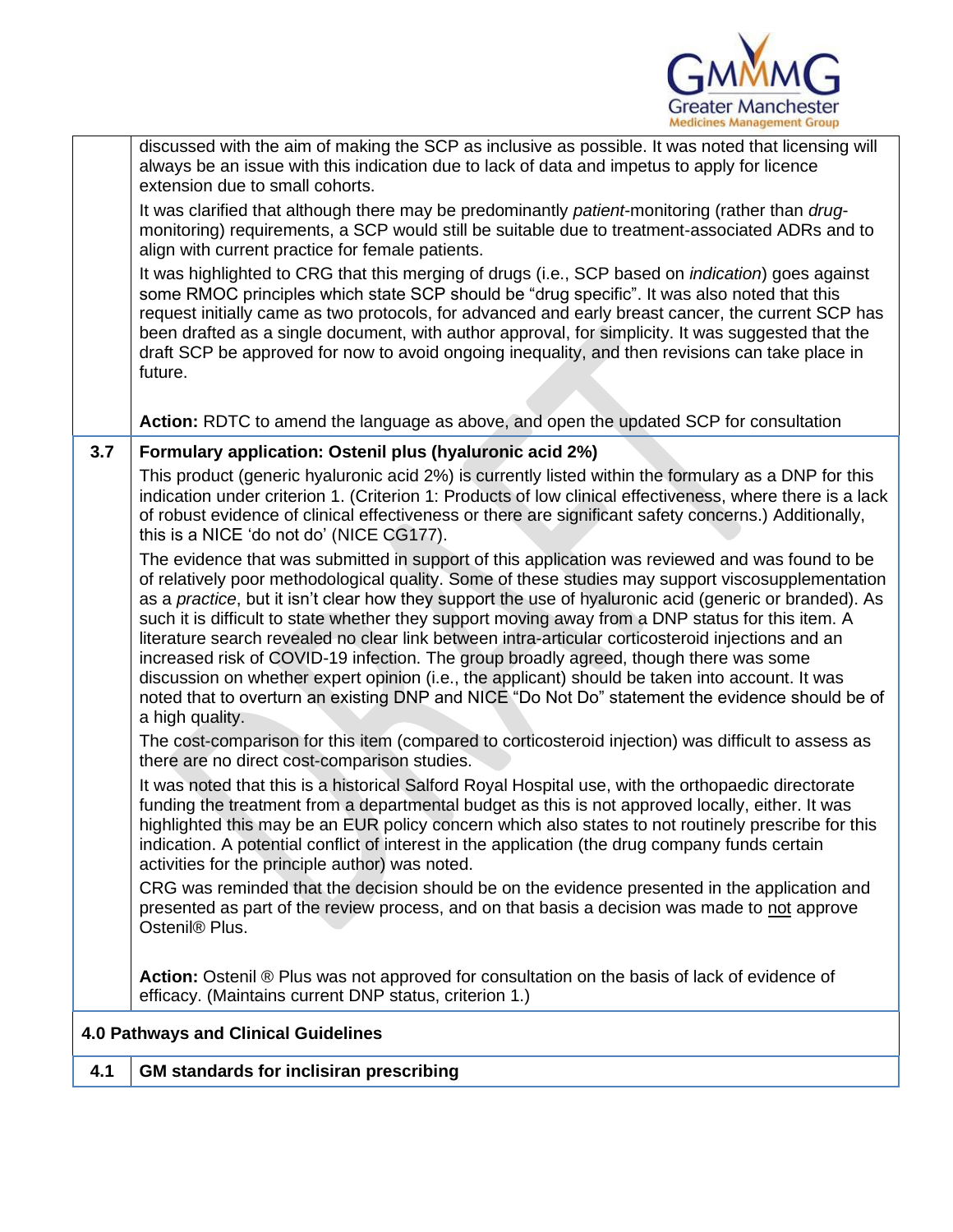

|                | CRG were presented with some draft quality standards for use in GM to support the prescribing of<br>inclisiran in primary care, as requested by GMMMG. It was explained that the standards take into<br>account concerns that were expressed by lipidologists in a letter to GMMMG. The standards were<br>considered unecessarily complex and might be more useful and easier to audit against if broken<br>down into smaller sections, and therefore do not all need to be taken forward.<br>It was noted that measures 1 and 2 measure the same standrads, and so only one should be<br>retained. It was noted that measure 4 is more specific than measure 2, too, regarding the target,<br>though both have the same denominator. It was suggested that there is a need to ensure patients<br>have been on an appropriate statin +/- ezetimibe trial prior to being deemed 'intolerant', and that<br>statin +/- ezetimibe use continues whilst on inclisiran. The issues of data collection were raised,<br>specifically as there are system and coding differences between areas and individuals.<br>The lack of GMMMG pathway for inclisiran use was also noted as a problem with inclisiran, and<br>some GPs are refusing to prescribe ongoing treatment even after lipid clinic assessment and<br>recommendation due to a lack of a GM pathway. |
|----------------|---------------------------------------------------------------------------------------------------------------------------------------------------------------------------------------------------------------------------------------------------------------------------------------------------------------------------------------------------------------------------------------------------------------------------------------------------------------------------------------------------------------------------------------------------------------------------------------------------------------------------------------------------------------------------------------------------------------------------------------------------------------------------------------------------------------------------------------------------------------------------------------------------------------------------------------------------------------------------------------------------------------------------------------------------------------------------------------------------------------------------------------------------------------------------------------------------------------------------------------------------------------------------------------------------------------------------------------------------------|
|                | Action: AMart to review the standards, and consider a discussion with the GMMMG digital group<br>before taking forward to GMMMG for approval                                                                                                                                                                                                                                                                                                                                                                                                                                                                                                                                                                                                                                                                                                                                                                                                                                                                                                                                                                                                                                                                                                                                                                                                            |
|                | 5.0 Shared care                                                                                                                                                                                                                                                                                                                                                                                                                                                                                                                                                                                                                                                                                                                                                                                                                                                                                                                                                                                                                                                                                                                                                                                                                                                                                                                                         |
| 5.1            | Draft GMMMG SCP: Goserelin and leuprorelin in adults for breast cancer                                                                                                                                                                                                                                                                                                                                                                                                                                                                                                                                                                                                                                                                                                                                                                                                                                                                                                                                                                                                                                                                                                                                                                                                                                                                                  |
|                | This discussion was undertaken at the same time as 3.6: Formulary application: goserelin and<br>leuprorelin for male breast cancer.                                                                                                                                                                                                                                                                                                                                                                                                                                                                                                                                                                                                                                                                                                                                                                                                                                                                                                                                                                                                                                                                                                                                                                                                                     |
|                | <b>Decision:</b> SCP update approved to go out to consultation, pending minor amendments around<br>terminology ('male' and 'female', or 'patients') for inclusivity.                                                                                                                                                                                                                                                                                                                                                                                                                                                                                                                                                                                                                                                                                                                                                                                                                                                                                                                                                                                                                                                                                                                                                                                    |
|                | 6.0 Work plan and horizon scanning                                                                                                                                                                                                                                                                                                                                                                                                                                                                                                                                                                                                                                                                                                                                                                                                                                                                                                                                                                                                                                                                                                                                                                                                                                                                                                                      |
| 6.1            | <b>Horizon scanning March 2022</b><br>CRG noted the contents of the document, but did not think any required discussion.                                                                                                                                                                                                                                                                                                                                                                                                                                                                                                                                                                                                                                                                                                                                                                                                                                                                                                                                                                                                                                                                                                                                                                                                                                |
| 6.2            | <b>MGSG work plan</b><br>Received for information, a new work plan is in development and will subsequently replace this<br>document.                                                                                                                                                                                                                                                                                                                                                                                                                                                                                                                                                                                                                                                                                                                                                                                                                                                                                                                                                                                                                                                                                                                                                                                                                    |
| <b>7.0 AOB</b> |                                                                                                                                                                                                                                                                                                                                                                                                                                                                                                                                                                                                                                                                                                                                                                                                                                                                                                                                                                                                                                                                                                                                                                                                                                                                                                                                                         |
|                | 1. Chair Handover                                                                                                                                                                                                                                                                                                                                                                                                                                                                                                                                                                                                                                                                                                                                                                                                                                                                                                                                                                                                                                                                                                                                                                                                                                                                                                                                       |
|                | Andrew White formally handed over duties of chair to Peter Budden, and thanked the group.                                                                                                                                                                                                                                                                                                                                                                                                                                                                                                                                                                                                                                                                                                                                                                                                                                                                                                                                                                                                                                                                                                                                                                                                                                                               |
| 2.             | Empagliflozin for heart failure (discussion during agenda item 3.1)                                                                                                                                                                                                                                                                                                                                                                                                                                                                                                                                                                                                                                                                                                                                                                                                                                                                                                                                                                                                                                                                                                                                                                                                                                                                                     |
|                | It was noted that there may be appetite to use empagliflozin for hypertension management in those<br>with T2DM. It was highlighted that evidence for this appeared in the American Heart Association                                                                                                                                                                                                                                                                                                                                                                                                                                                                                                                                                                                                                                                                                                                                                                                                                                                                                                                                                                                                                                                                                                                                                    |

with T2DM. It was highlighted that evidence for this appeared in the American Heart Association Journal, and there were optimal outcomes for blood pressure management which were perhaps linked with weight reduction.

It was suggested this could be considered as part of a formulary application for that specific use, and it was noted that there is ongoing SCN work regarding an update to the North West Hypertension Pathway.